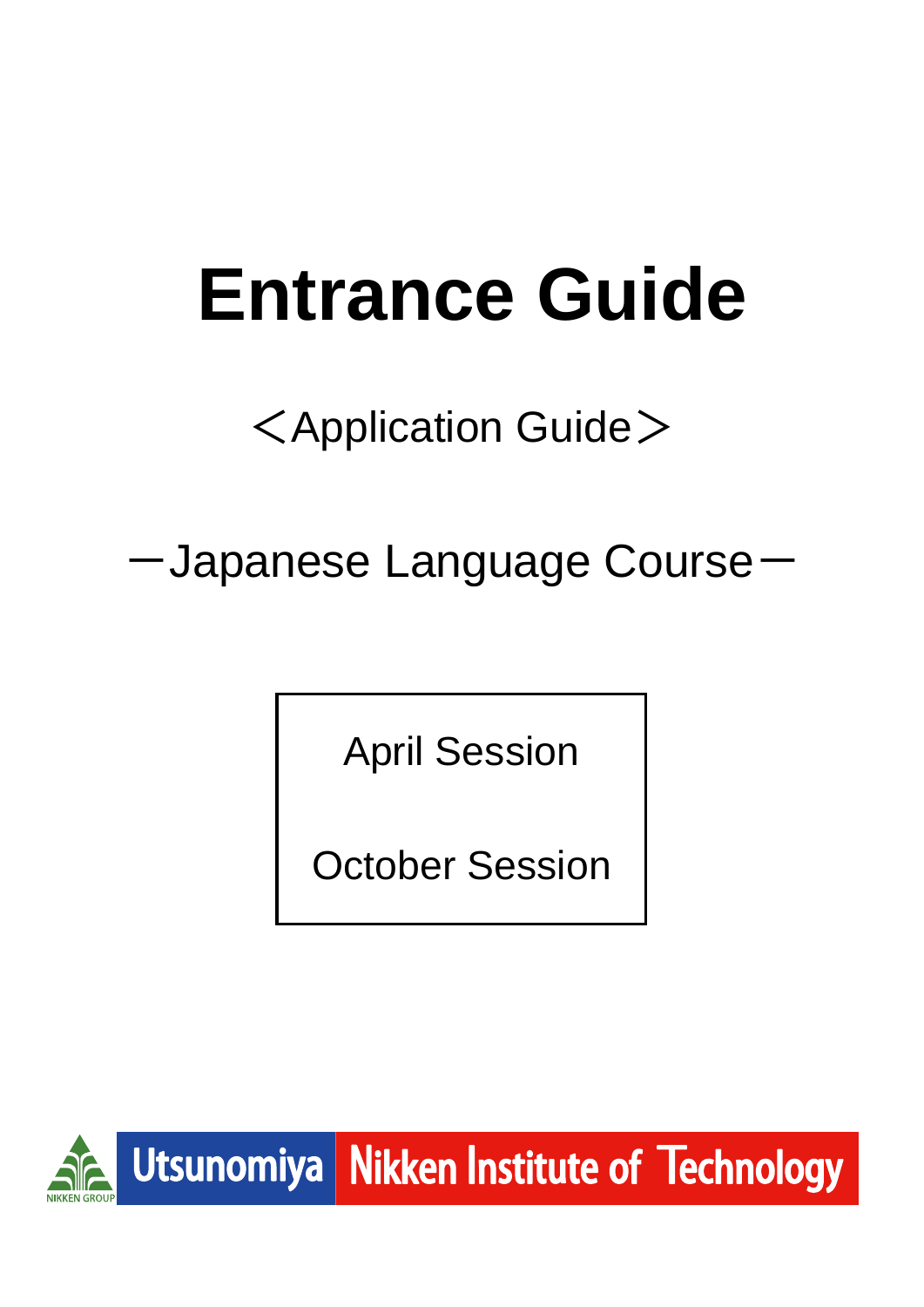## **1 Requirements for the Application**

- ① The applicant must have a strong desire to learn Japanese and have completed 12 years of education or the equivalent in his/her country.
- ② The applicant must have attained the N5 certificate in the JLPT or have taken at least 150 hours of Japanese language classes.

| <b>Application Session</b> | <b>Application Period</b>                            | <b>Seats</b>                            | <b>Class Period</b>                                                   |  |
|----------------------------|------------------------------------------------------|-----------------------------------------|-----------------------------------------------------------------------|--|
| <b>April Session</b>       | October 1 <sup>st</sup> to November 15 <sup>th</sup> | 20(1 year course)<br>15(2 years course) | Monday to Friday (5 days per week)<br>Morning class $9:30$ to $12:40$ |  |
| <b>October Session</b>     | April 15 <sup>th</sup> to May 31 <sup>st</sup>       | 20(1.5 years course)                    | Day class 13:30 to 16:40                                              |  |

## **2 Academic Courses**

## **3 Tuition Fee**

| <b>Course</b>                         | <b>Before Entrance</b> | <b>After Entrance</b>                                                                                                 | <b>Total</b> |
|---------------------------------------|------------------------|-----------------------------------------------------------------------------------------------------------------------|--------------|
| 1 year course<br>(April session)      | ¥ 600,000              | ¥150,000<br><b>June to October</b><br>(Admitted year)payment<br>¥30,000 per month for 5 months                        | ¥750,000     |
| 1.5 years course<br>(October session) | ¥ 800,000              | ¥300,000<br>December (admitted year) to September<br>(following year) payment<br>$430,000$ per month for 10 months    | ¥1,100,000   |
| 2 years course<br>(April session)     | ¥1,000,000             | ¥ 500,000<br>June (admitted year) to October<br>(following year) payment<br>¥30,000 per month for 16 months + ¥20,000 | ¥1,500,000   |

※The tuition fee mentioned as "Before Entrance" is the minimum fee to receive a Letter of Eligibility. ※We give preference for the free dorms to students paying higher "Before Entrance" fees.

【In principle, students are supposed to pay the tuition fee in one installment, but multiple installments are possible. 】 See page 5.

| <b>Course</b>    | <b>Entrance Fee</b> | <b>Tuition Fee</b> | <b>Miscellaneous</b> | <b>Total</b> |
|------------------|---------------------|--------------------|----------------------|--------------|
| 1 year course    | ¥100,000            | ¥550,000           | ¥100,000             | ¥750,000     |
| 1.5 years course | ¥100,000            | ¥850,000           | ¥150,000             | ¥1,100,000   |
| 2 years course   | ¥100,000            | ¥1,200,000         | ¥200,000             | ¥1,500,000   |

※Please pay the¥20,000 selection fee when submitting the application form.

## **4 Submission of Documents and the Method of Payment**

① Please submit the required documents within the deadline of the application.

- ② After the confirmation of the tuition fee payment, we will mail you the original copy of the Letter of Eligibility.
- ③ The tuition fee will not be given back under any circumstances (whether one receives visa or not).
- ④ Please transfer the total amount in **JAPANESE YEN** to the bank account below.

## <**Tuition Fee Transfer**>

|                                   |  | 金融機 関 名 : みずほ銀行 本郷支店                                               |  |  |
|-----------------------------------|--|--------------------------------------------------------------------|--|--|
| 口.                                |  | 座 番 号 : 普通 4047879                                                 |  |  |
|                                   |  | 口 座 名 義 : 学校法人 日建学園                                                |  |  |
| <b>IN ENGLISH</b>                 |  |                                                                    |  |  |
|                                   |  | BANK NAME : MIZUHO BANK, LTD.                                      |  |  |
|                                   |  | BRANCH : HONGO BRANCH                                              |  |  |
|                                   |  | BANK ADDRESS : 3-34-3 HONGO BUNKYO-KU TOKYO JAPAN                  |  |  |
| BANK CODE : MHCBJPJT              |  |                                                                    |  |  |
|                                   |  | A/C NO. 075-4047879                                                |  |  |
| A/C HOLDER'S NAME : Nikken-Gakuen |  |                                                                    |  |  |
|                                   |  | ADDRESS : 4-3-13, Yanaze, Utsunomiya-shi, Tochigi, 321-0934, Japan |  |  |
|                                   |  |                                                                    |  |  |

※Please transfer the tuition fee under the **NAME OF THE APPLICANT.**Transfer charges must be paid by the sender.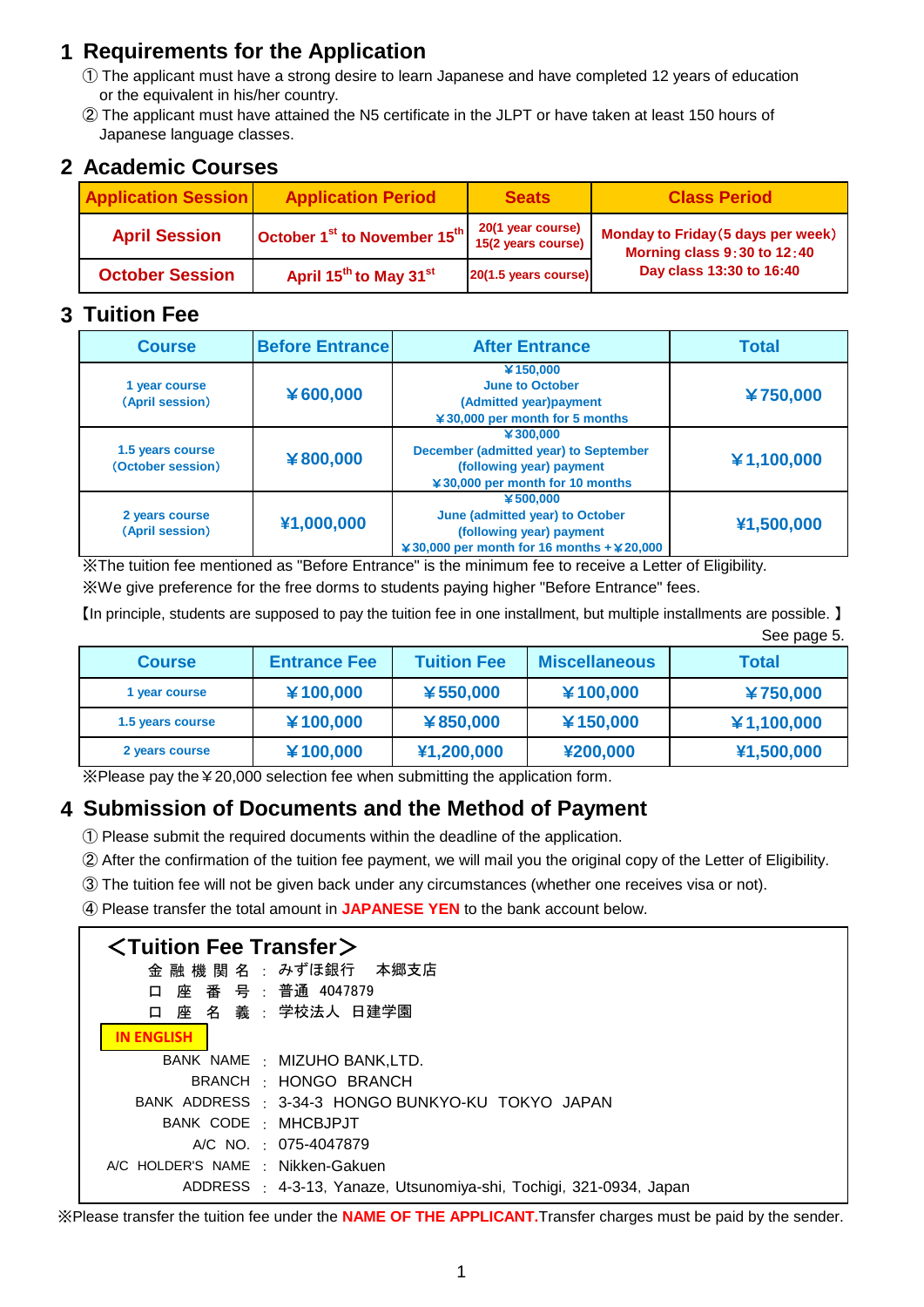## 《Essential papers for Apply》

| <b>Required Documents</b> |                                                                    |                                                                        | Description                                                                                                                                            |  | Remarks           |  |
|---------------------------|--------------------------------------------------------------------|------------------------------------------------------------------------|--------------------------------------------------------------------------------------------------------------------------------------------------------|--|-------------------|--|
|                           |                                                                    |                                                                        |                                                                                                                                                        |  | Applicant Sponsor |  |
|                           | 1. 2 Application Form, Photo                                       |                                                                        | Signed by the applicant, 5 photos (3cmx4cm)                                                                                                            |  |                   |  |
| 3                         | Curriculum Vitae (2-1, 2-2)                                        |                                                                        | Purpose of studying Japanese, Educational background, etc.                                                                                             |  |                   |  |
| 4                         | Proof of Graduation from most<br>recent school                     |                                                                        | Original copy with a Japanese translation                                                                                                              |  |                   |  |
| 5<br>6                    | Transcript(s)                                                      |                                                                        | Original copy with a Japanese translation                                                                                                              |  |                   |  |
|                           | Relationship certificate citizenship<br>certificate                |                                                                        | Relationship certificate with all family members, citizenship<br>certificate of the student and the sponsor                                            |  |                   |  |
| $\overline{7}$            | Proof of Japanese Language<br>Ability or Study                     |                                                                        | Copy of Japanese Language Proficiency Test (JLPT) above<br>N5 or Japanese language certificate (having attained more<br>than 150 hours of instruction) |  |                   |  |
| 8                         | Passport                                                           |                                                                        | If the applicant already has one (submit all stamped pages)                                                                                            |  |                   |  |
| 9                         | <b>Statement of Commitment</b>                                     |                                                                        | Signature of applicant and sponsor                                                                                                                     |  |                   |  |
| 10                        |                                                                    | Sponsorship Form                                                       | Proof and details of sponsorship                                                                                                                       |  |                   |  |
| 11                        | Sponsor<br>(Living in<br>japan or<br>living in<br>home<br>country) | Relationship certificate                                               | Proof of the relation                                                                                                                                  |  |                   |  |
| 12                        |                                                                    | <b>Bank Certificate</b>                                                | Certificate issued by the bank                                                                                                                         |  |                   |  |
| 13                        |                                                                    | Certificate of Employment                                              | Certificate of employment from the engaged office                                                                                                      |  |                   |  |
| 14                        |                                                                    | Annual income certificate<br>If the sponsor is engaged in any business |                                                                                                                                                        |  |                   |  |
| 15                        | Sponsor<br>living in<br>abroad                                     | certificate of relation with<br>the student                            | Relationship certificate with all family members                                                                                                       |  | O                 |  |
| 16                        | Sponsor<br>living in<br>Japan                                      | Certificate of residence<br>card                                       | Of all family members                                                                                                                                  |  | ⊚                 |  |

※1 Each certificate is valid 3 months (within Japan) or 6 months (outside Japan) from date of application.

※2 Please submit a Japanese translation of all documents (except no.1).

※3 If there is a gap of 5 or more years from most recent course of study, the applicant must submit a detailed explanation regarding purpose of studying Japanese and plans for after graduating from the Japanese language school.

- ※4 The applicant may be requested to submit documents apart from those already listed in the table for the authorization requirements.
- ※5 Sponsors living in abroad must submit ●10 to 14 and copies of ○15.
- ※6 Sponsors living in Japan must submit ●10 to 14 and copies of ◎16.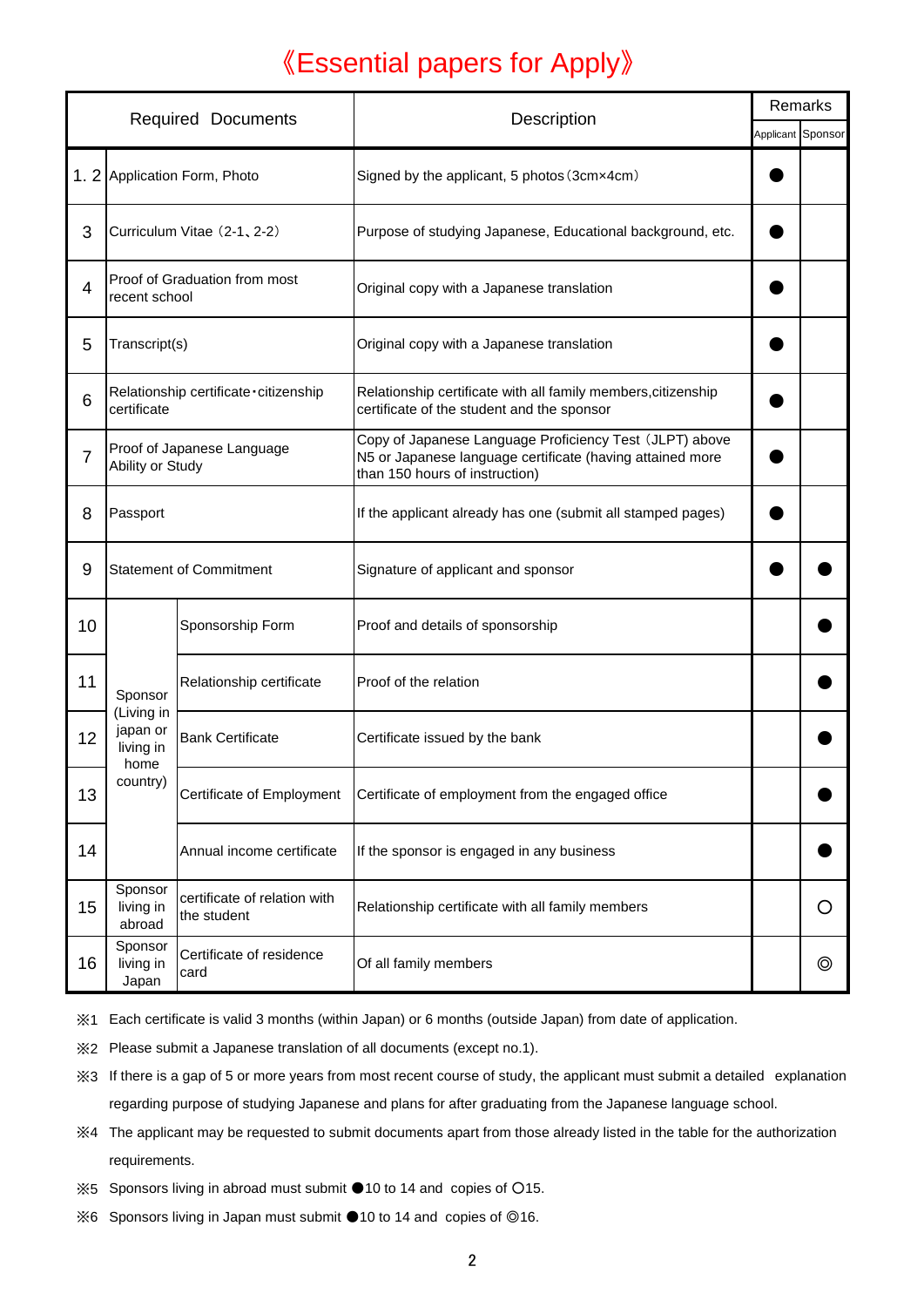## Documents prepare by the applicant

- 1.Application Form (Format 1-1, 1-2)
	- Please fill out the form in English .
	- Please make sure the place of birth and current address are accurate.
	- Make sure the current address is the same in the application form (format 1-1, 1-2),
		- CV (format 2-1, 2-2), notarizations, and family registry.
- 2.Photos (5 copies)

○ 4cm×3cm clear photos (no hats, facing the front) taken within the last 6 months (write your name on the back)

- 3.Curriculum Vitae (format 2-1, 2-2)
	- Fill in the form provided by our school in your native language. Please fill it in the same way as the application form leaving no blank spaces.
	- Write the purpose of study in detail and submit a translation.
	- Thoroughly write your academic and work history (in the case of gap years, write as such) without abbreviations.
	- Place of birth should have the country and city.
- 4.Proof of Graduation

○ Original with translation

5.Transcript

○ Original with translation

- 6.Citizenship certificate ○should match with application form and the CV.
- 7.Japanese Language Proficiency Certificate and/or Proof of Japanese Language Study ○ Japanese Language Proficiency Certificate

O Proof of Japanese Language Study Copy of the Japanese Language Proficiency Test (JLPT) certificate (N5 or above)

 (submit on the language school's official form) Language certificate showing study of at least 150 hours

8.Copy of Passport

○ If you already have a passport, submit copies of all stamped pages. ○ The history of entry in Japan should be clear.

## 9.Agreement paper (format-3)

○ Write the name of the applicant and the sponsor with signatures.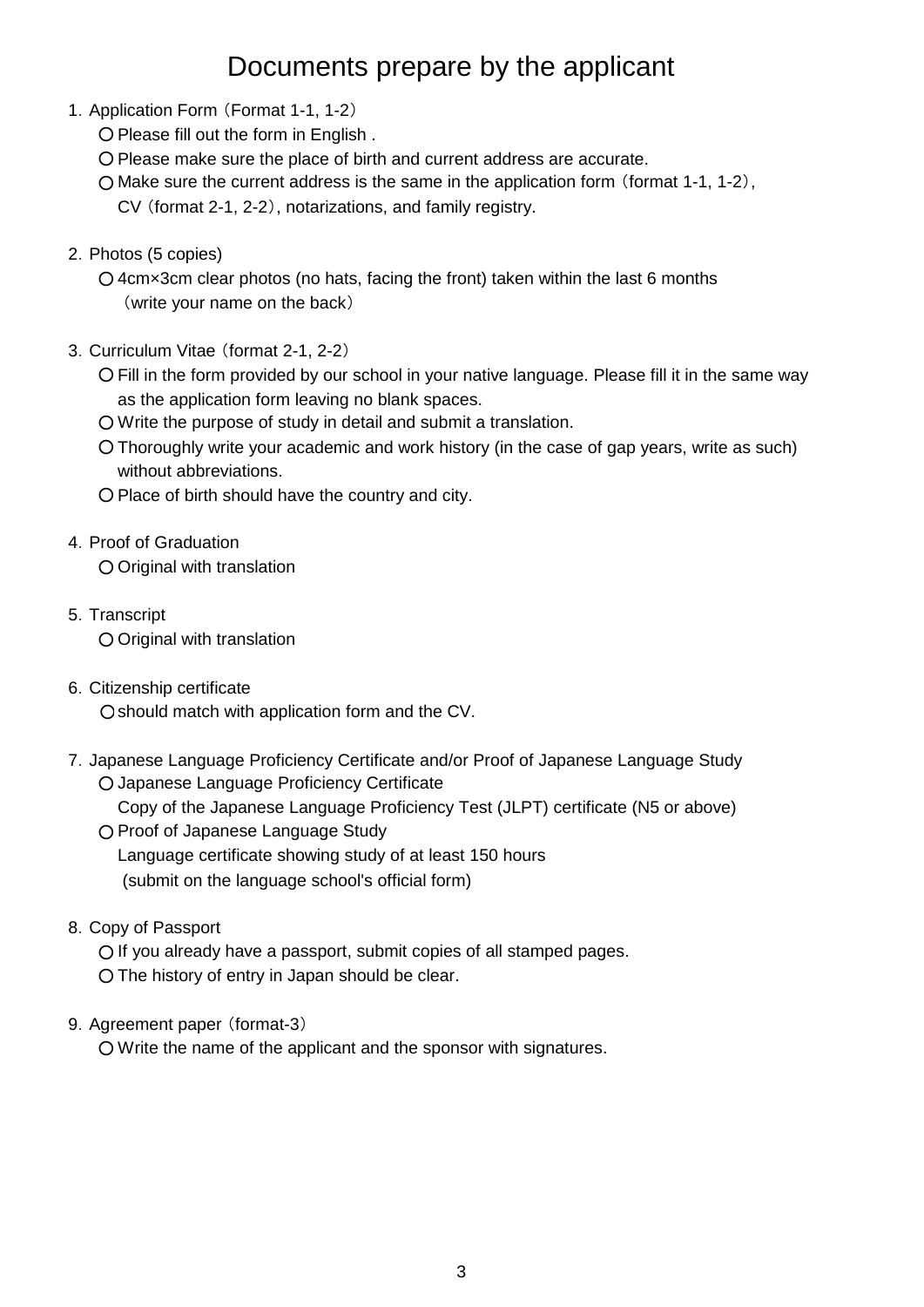## Documents to be Submitted by the Sponsor

【If the sponsor is living in Japan】

- 10. Sponsor Form (Format 4)
	- Should be filled in by hand on the designated form by the sponsor.
		- with the sponsor's full name and signature.
	- If necessary the sponsor may submit extra expense payment accounts as well.
- ※Amount
- : ① Because of the free dorms, living expenses are about 50,000 yen per month. ② If the applicant rents an apartment, the cost will be around 80,000-90,000 per month.

※Payment method: Example: bank transfer

- 11. Papers Related to the Sponsor
	- In case of relatives: Official copy of a family register (compulsory if the sponsor is Japanese) ○ In the case of no relatives: certification clearly defining the relationship with the applicant
- 12. Bank Certificate

○ Must have been issued within the past 3 months (Note the deadline of the application).

- 13. Certificate of Employment
	- Submit any of the documents below according to position:
		- ① Manager or Executive: Certified copy of the LW1
		- ② Self-employed: Copy of the business permit application form and tax return form stamped by the tax office
		- ③ Company Employee: Proof of employment (※from the employer)
- 14.Certificate of Residence

○ Document showing all members of the sponsor's household.

(issued by the ward or city government office )

- (※ If the sponsor is a foreigner living in Japan, Certificate of residence card)
- 16.Certificate of residence
	- Certificate of residence and the cards.

(※in the case of foreigner,issued by the ward or city government office)

【If the sponsor is living in his/her home country】

## 10. Sponsor Form (Format 4)

- Should be filled in by hand on the designated form by the sponsor with the sponsor's full name and signature.
- If necessary the sponsor may submit extra expense payment accounts as well.

## ※Amount

: ① Because of the free dorms, living expenses are about 50,000 yen per month. ② If the applicant rents an apartment, the cost will be around 80,000-90,000 per month.

※Payment method : Example: bank transfer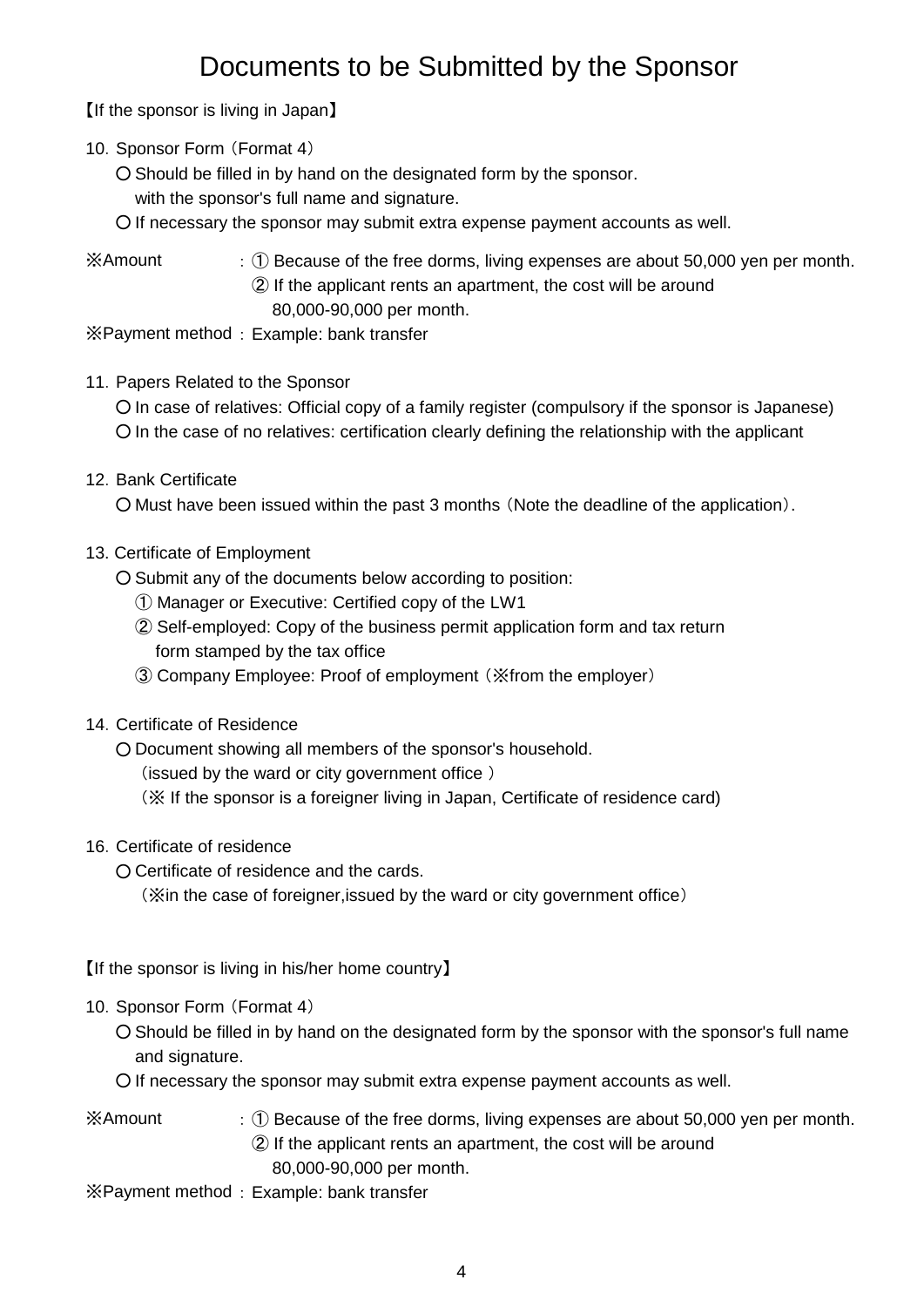11. Papers Related to the Sponsor

○ In case of relatives: Copy of the family register (showing all family members) ○ In the case of no relatives: certification clearly defining the relationship with the applicant

12. Bank Certificate

○ Must have been issued within the past 3 months (Note the deadline of the application).

- 13.Certificate of Employment:
	- Submit any of the documents below according to position:
		- ① Manager or Executive: Certified copy of the LW1
		- ② Self-employed: Copy of the business permit application form and tax return form stamped by the tax office.
		- ③ Company Employee: Proof of employment and LW1 certified copy or business permit application form (original and duplicate).
- 14.Certificate of Income:
	- Submit the papers of income form the company or offices (※with mentioning position,tax clearance and the clear calcuation.)
- Sponsor, applicant's name, birthday current address, and relation to sponsor (※This paper is not needed if the student will support his/herself) 15.Copy of Family Registry and Personal ID, and Notarization of relationship to the applicant

## ★Reminders:

- Only the original proof of graduation (diploma) will be returned.
- One person cannot sponsor more than one applicant.
- More than one person can sponsor one applicant.
- The applicant can sponsor him/herself.
- All the papers written in any language besides Japanese **must have a Japanese translation attached.** (Any format is OK)
- Make sure the place of birth and current address are correct.
- Make sure the current address is the same in the application form, CV, notarizations, and family registry.
- If previously rejected from the program, please inform us.
- Applications not submitted within the deadline, not filled in correctly, and/or with essential fees unpaid will be rejected
- If it has been 5 or more years from graduation of the last educational institution, the applicant and his/her purpose of Japanese language study. must specify what he/she was doing after graduation.
- **In general we accept one-time payments.**  ※ **Installment payments are also possible, but if there are still tuition payments remaining 2 weeks before the student's study abroad visa expires, the school will not permit visa renewal.**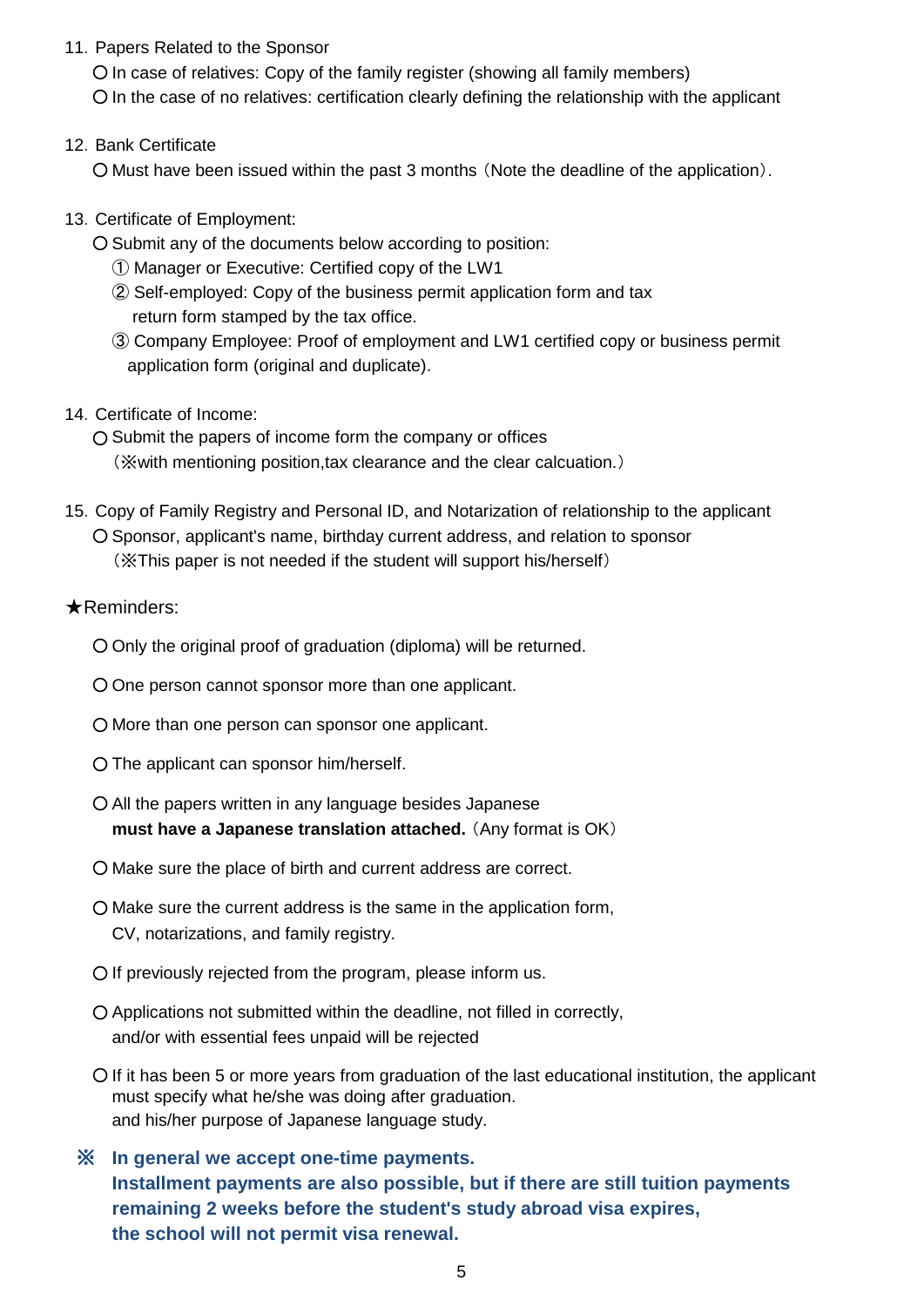## 【**About Admissions**】

## **Q1** : **When can I be admitted?**

**A** : Admissions happen twice a year (April & October). The application period for the 1-year course (April Session) and the 2-years course (April Session) is from October to mid-November. The application period for the 1.5-years course (October Session) is mid-April to the end of May.

## **Q2** : **What do I need to do to apply?**

A: All of the necessary documents are described in this guidebook. if you have any questions or concerns. However, requirements differ from country to country, so please let us know

## **Q3** : **Is there any age limit?**

**A** : In general our students are under 30 and graduated from their last educational institution within the past 5 years.

And the students currently expecting to graduate may also consult with us . However, other students are accepted in exceptional cases. Please contact us.

## **Q4** : **What is the minimum educational qualification to apply?**

A: The applicant must have completed 12 years of education in his/her home country.

## **Q5** : **How do I apply for admission?**

A : Please prepare the necessary documents and submit them by our deadline upon preliminary verification that application is possible. We will inspect the documents and submit them to the immigration bureau.

The application deadline differs by region and application period.

See page no. 1 for details on the admission & application period.

## **Q6** : **What does the selection fee refer to?**

A : The selection fee is paid when submitting the application form and is an office expense for document inspection and the visa status application. The selection fee is 20,000 yen.

※No matter the results of inspection, the selection fee will not be refunded.

## **Q7** : **How long it takes to get the result of the Certificate of Eligibility for Resident Status?**

A : It takes about 2 months from the time of submission of the documents to the immigration Eligibility for Resident Status. bureau (or about 1 month prior to the entering the college) to get the Certificate of

## **Q8** : **What should I do after receiving the Certificate of Eligibility for Resident Status?**

A: After receiving the Certificate of Eligibility, the college will send you a request of the payment. Upon receiving payment, the school will send the official copy of the Certificate of Eligibility, so please pay immediately.

Then apply for a visa at the Japanese embassy.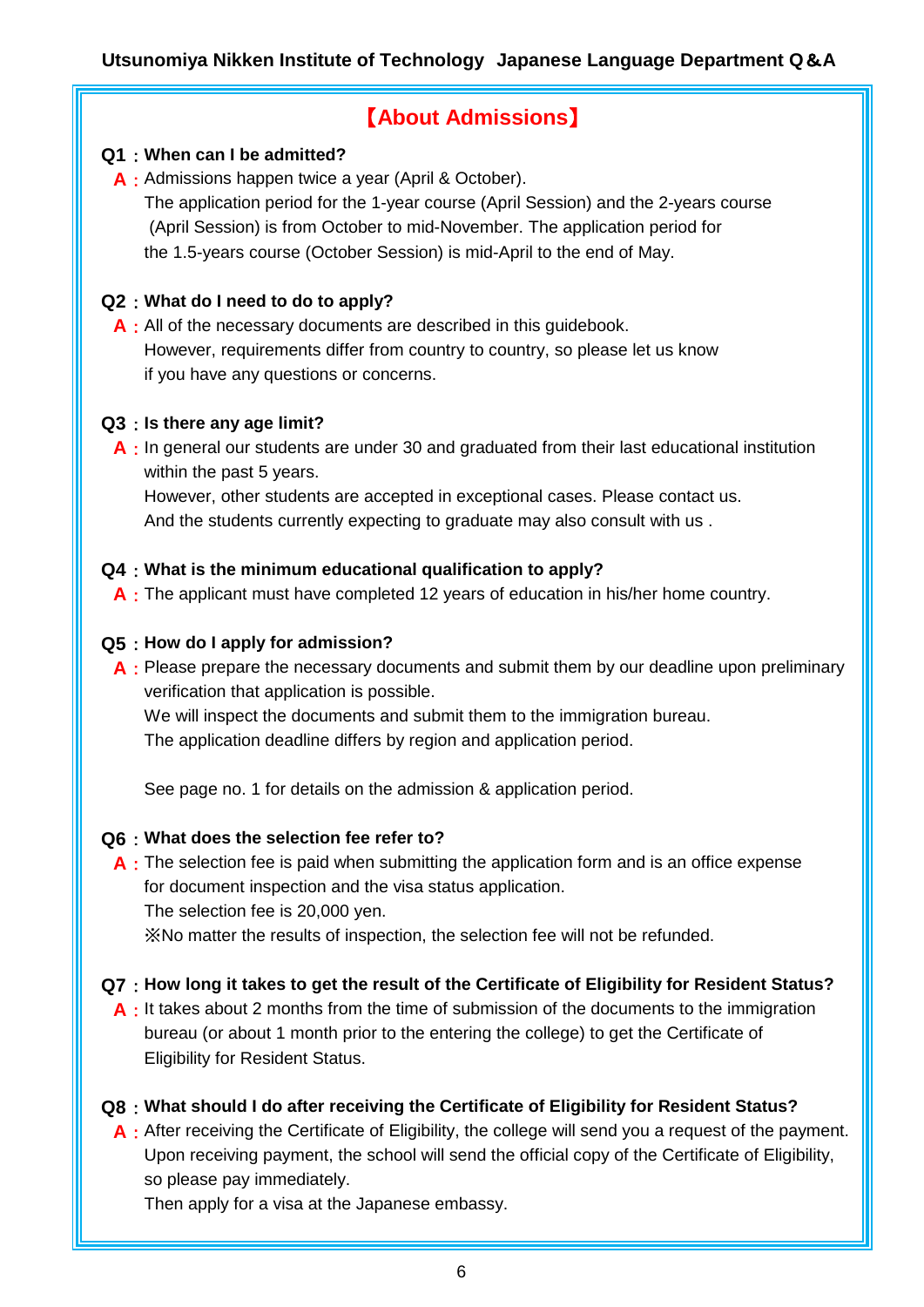## 【**About Admissions**】

## **Q9** : **How much do the entrance fee and tuition cost?**

A: Including the 100,000 yen entrance fee, tuition costs 750,000 yen for the 1 year course, 1,100,000 yen for the 1.5 years course and 1,500,000 yen for the 2 years course.

## **Q10** : **Does the college have a fee reduction system?**

**A** : There is no fee reduction system.

## **Q11** : **Can I pay tuition in installment payments?**

**A** : While we prefer a full one-time payment, installment payment is also possible. (30,000 yen ×16 payments+20,000 yen ×1 payment) Installment payments for the 2-years course will be 500,000 yen. Installment payments for the 1.5-year course will be 300,000 yen. Installment payments for the 1-year course will be 150,000 yen. (30,000 yen x 5 payments) (30,000 yen ×10 payments)

## **Q12** : **Are textbook fees included in tuition fee?**

**A** : No, textbook fees are not included .

## **Q13** : **Are there any other fees to pay?**

**A** : Extracurricular costs: 16,000 yen  $\sim$  24,000 yen national health insurance costs 10,700 a year Specialty school student insurance costs 530 yen (1-year course), 720 yen (1.5-years course) and 910 yen(2-years course) Living expenses (furniture, utilities, food, cell phones, etc.) must be paid by the student. So please bring around 200,000 yen in cash with you to Japan. Visa extensions fee costs 4,000yen by law, but document creation and application will do by the school. If the student wishes to take the Japanese Language Proficiency Test or any other extra test while at our school, the student must pay for the test fees him/herself.

## **Q14** : **If I leave the college early, will I get my fees returned?**

**A** : Upon entering, no fees will be paid back.We have a rule.In the case of special curcumstances, we may refund the total amount or a part of the school fees.If the student pays in installments, he/she will still need to pay the remaining tuition when leaving.

## **Q15** : **Does the college provide any scholarships?**

**A** : The free dorm can be thought to be our scholarship. All students can enter these dorms, which makes us different from other colleges.

## **Q16** : **How should I get to Japan?**

**A** : Please come to Narita Airport on the date provided by us. We will be at the airport to pick you up, so there is no need to worry! It is free you come in the given date, otherwise it cost about 20,000yen in [public vehicals].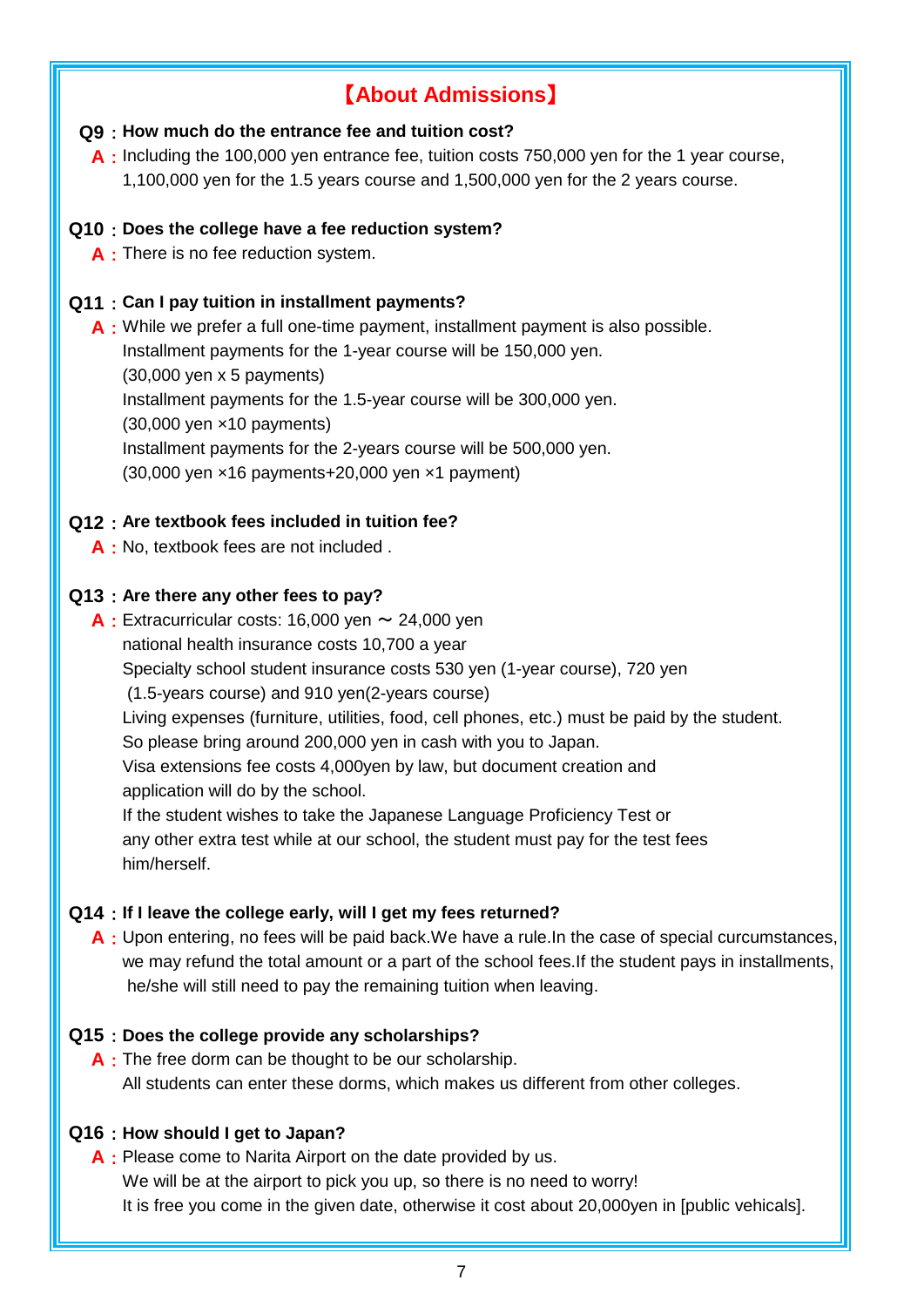## 【**College and Studying**①】

## **Q1** : **Where is the college located?**

**A** : It takes 40 minutes by bullet train (*shinkansen* ) from Tokyo to our city of Utsunomiya, a historically and culturally rich city.

Our area is peaceful and secure to offer you the best educational environment.

#### **Q2** : **What countries are students from?**

**A** : Our students are mainly from Taiwan, Hong Kong,Vietnam,Nepal,Mongol and Korea.

## **Q3** : **How old are most of the students?**

A : Most of the students are in their twenties.

#### **Q4** : **How many students are there in one class?**

A: It differs from class to class, but there are on average 15 to 20 students in each.

#### **Q5** : **How are you different from other Japanese language schools?**

A: Our Japanese language course of study is under the technical college, so our foreign students have ample opportunity to interact with our Japanese students and to receive advice from their seniors.

If the students wish to enter(Nikken group`s College)after graduating, they will be able to receive a special recommendation for entry.

※Colleges permitting transfers after graduation (with only an interview required): Tokyo Polytechnic University and Ashikaga Technical Institute.

#### **Q6** : **What time do classes start?**

**A** : Classes run from 9:30 am-12:40 pm. Day classese are from 13:30-16:40pm. According to the level of the studensts.

#### **Q7** : **How many days a week are classes held?**

**A** : Classes are Monday through Friday, with Saturday and Sunday off. There are also long vacations in summer, autumn and winter.

## **Q8** : **How do students buy food and eat?**

A: The supermarket near the college is open 24 hours. Students can have food in their rooms and in the community room.

The community room has a microwave, and a refrigerator.

In the college compound, students can buy lunches for cheap prices.

#### **Q9** : **Are there any classrooms available for self-study?**

A: Yes, our community room is open 24 hours. Students can use the community room for studying and spending time with friends.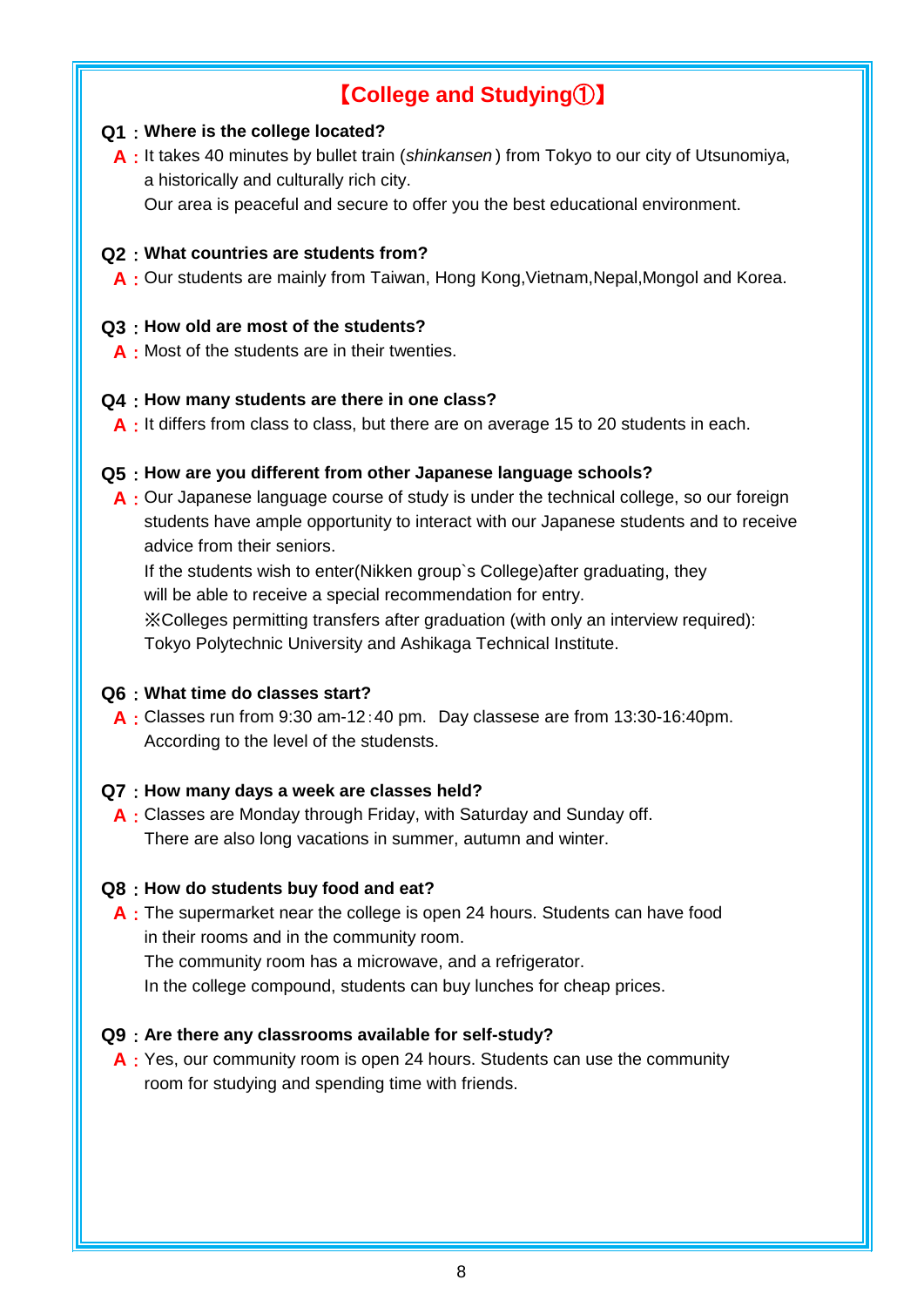## 【**College and Studying**②】

## **Q10** : **What are the teachers like?**

A: We have very nice, highly-trained and experienced Japanese teachers.

## **Q11** : **What language are classes conducted in?**

A : All are taught in Japanese by trained teachers to increase student's Japanese abilities.

## **Q12** : **What textbooks are used?**

**A** : We mainly use *Minna no Nihongo I & II* , (3anetwork) along with other supplementary materials to teach vocabulary, grammar, kanji, listening comprehension, writing, etc. prepared by the teachers for students to understand easily. Newspaper articles may also be used. The supplementary materials have been

## **Q13** : **Is class attendance important?**

A: Attendance plays a vital role, especially for when changing/renewing a visa or entering a college. If the attendance is lower the visa application may be rejected.

## **Q14** : **I am worried since I can't speak Japanese very well.**

**A** : Don't worry! We have staff that can speak Taiwanese, Vietnamese, Nepalese, and English, so we help you with any problems.

#### **Q15** : **Can we work part-time?**

**A** : If you receive permission, you are allowed to work part-time for 28 hours per week. We will help students get jobs around when they enter. Our instructors will help you write a resume and prepare and practice for interviews and interview exams.

## **Q16** : **Do you have any extracurricular activities?**

**A** : Yes. We have a trip to (Tokyo Disneyland,visit of Nikko,Tokyo college observation,etc koto performances, and festivals. as hanami students also can participate in various (cherry-blossom viewing), tea ceremony, (that may differ in a year) .Sports events twice in a year with Japanese students. So students have the chance to interact with Japanese people.Scultural activities such

## **Q17** : **Do students have insurance while studying abroad?**

- **A** : Specialty school student insurance costs 530 yen (1-year course),720 yen (1.5-years course), and 910 yen (2-years course).
	- a) If one dies in an accident (within 180 days from the accident) 20,000,000 yen is received in compensation.
	- b) If one becomes handicapped (within 180 days from the accident) 1200,000-30,000,000 yen is received in compensation. Please ask us if you would like more details.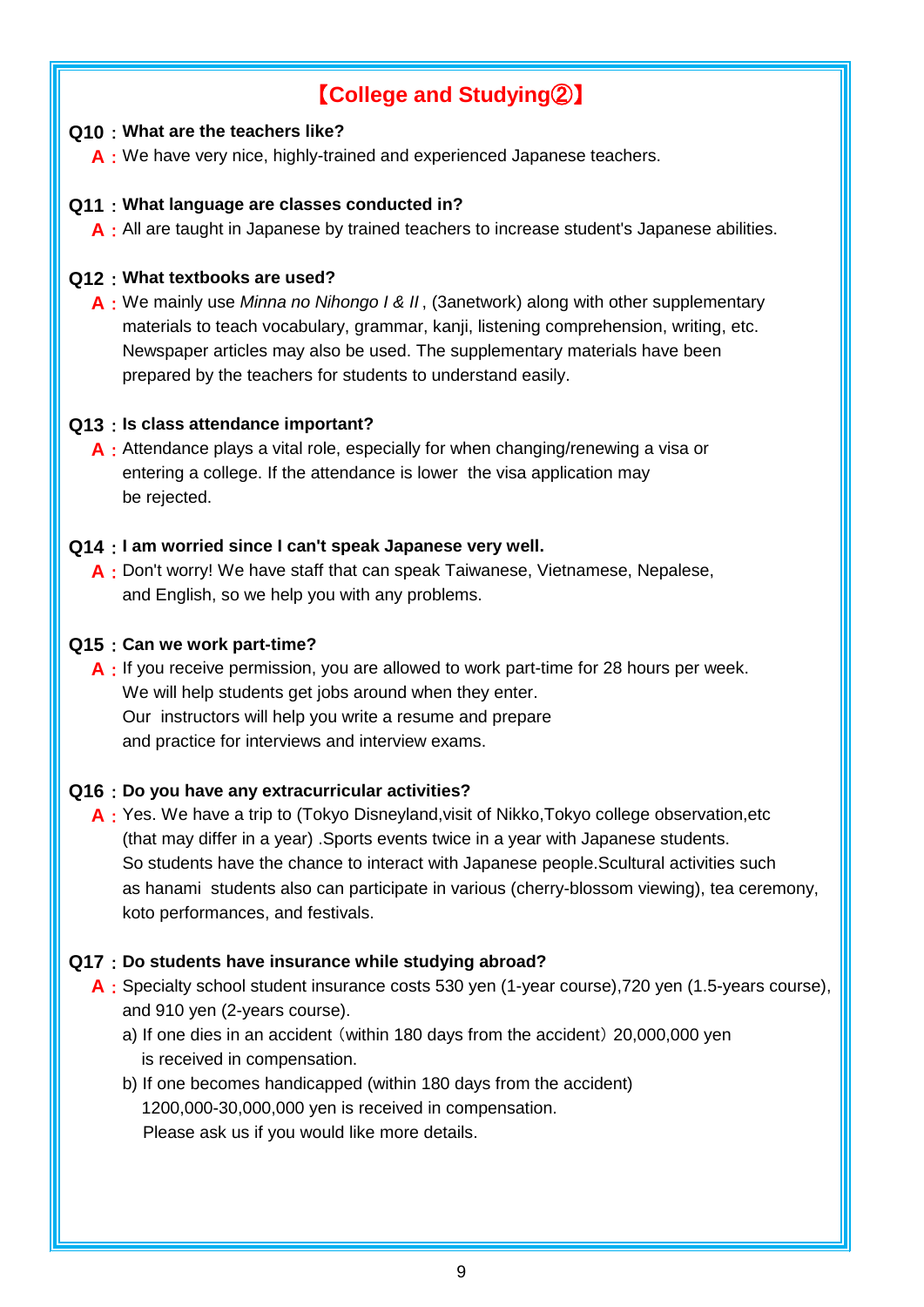## 【**About Daily Life**】

## **Q1** : **Are there any dormitory?**

A : There are dorms on the Upper Level of the classrooms. They are in the style of a studio apartment (share room).

The dorms are free while studying at the college as part of our financial assistance.

## **Q2** : **How are roommates determined?**

**A** : Roommates are determined with nationality in mind.

## **Q3** : **Are there any opportunities to interact with Japanese students in the dorms?**

A : Japanese students and non-students also use the same dorms, so there are plenty of opportunities.

## **Q4** : **Are there any appliances or furniture in the dorms?**

**A** : No, you must buy all furniture yourself. if purchased from a recycle shop). Including electric appliance it costs near10,000-20,000yen(4person in one room, Students share the costs with their roommate.

## **Q5** : **Do the rooms have computers?**

A: No, but we offer free Wi-Fi for those bringing laptops and smartphones.

## **Q6** : **About how much do students pay in living expenses in the dorms?**

A : The dorms themselves are free, but per month students usually pay about 20,000 yen for food, 3,000 yen for electricity and 2,000 yen for water bills. Miscellaneous expenses usually cost about 5,000(4 person sharing room).

## **Q7** : **How much does it cost to buy daily necessities at the beginning?**

A: It costs nearly 10,000 yen for food, stationery and other items. Bicycles are useful for shopping and getting to work and cost about 11,000-30,000 yen. Registration costs an additional 500 yen.

## **Q8** : **Can I buy a cell phone?**

A : To buy the cell phone it needs above 2-year contract so you must buy the physical phone in one installment.

19,000-40,000 yen. Depending on the type of contract and phone, prices range on average from

Other basic charges and calling charges deposit must be paid by the individual. In some cases gurantee fee(differ from the mobile company may ask for 50,000yen-100,000yen)